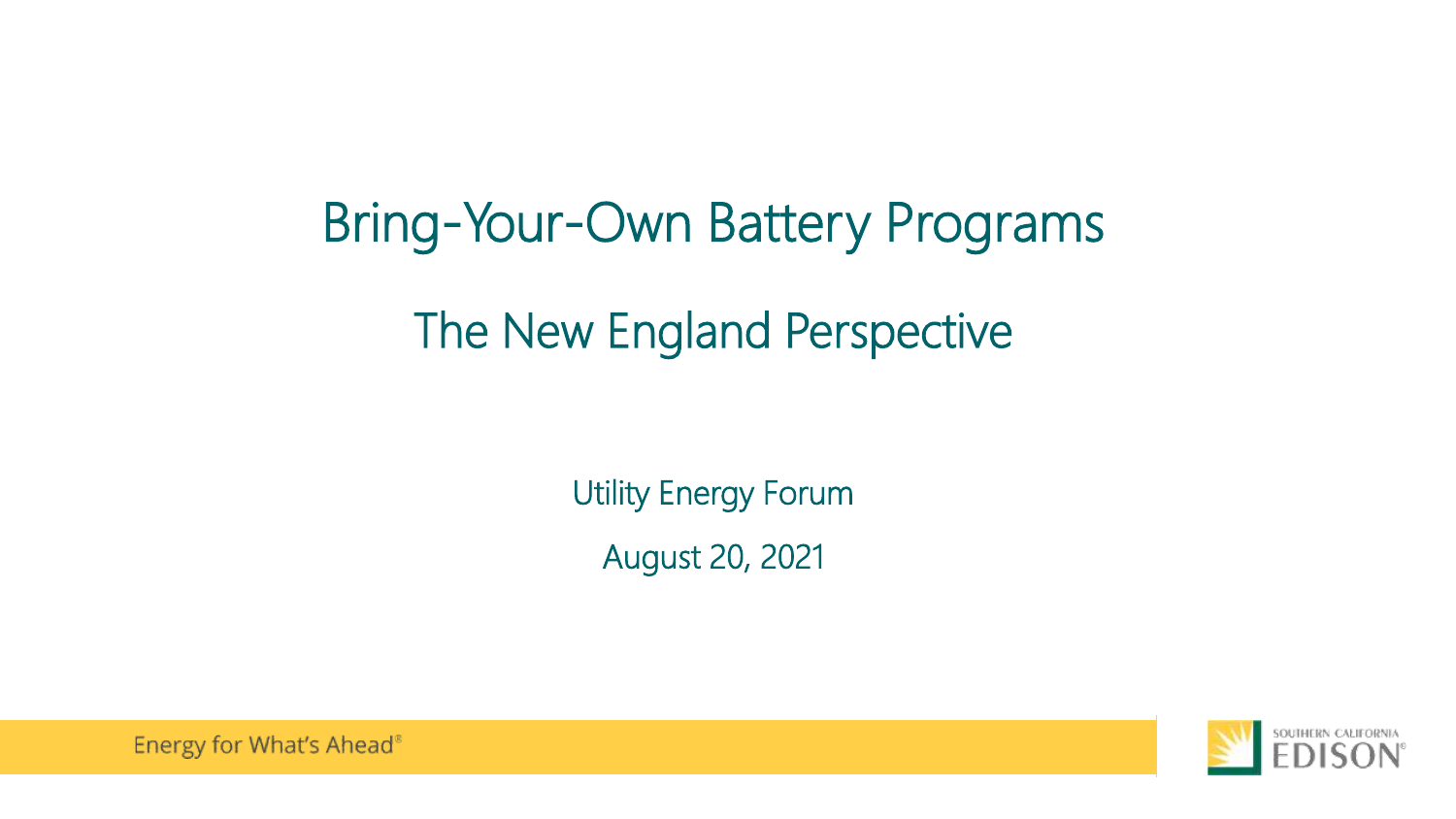### BYOB BTM Battery Storage Programs

The two dominant IOUs in New England have implemented BTM storage programs that put customer battery resources at the forefront of demand response. These are:

**EVERS EURCE >>>** Massachusetts + Connecticut + New Hampshire **Massachusetts + New York + Rhode Island** 

- Together the two utilities administer six dispatchable battery programs in five states, all under  $\sum$ the **ConnectedSolutions** brand.
- These programs are similar except for differences in the size of performance incentives (\$/kW)  $\sum$ which vary by state.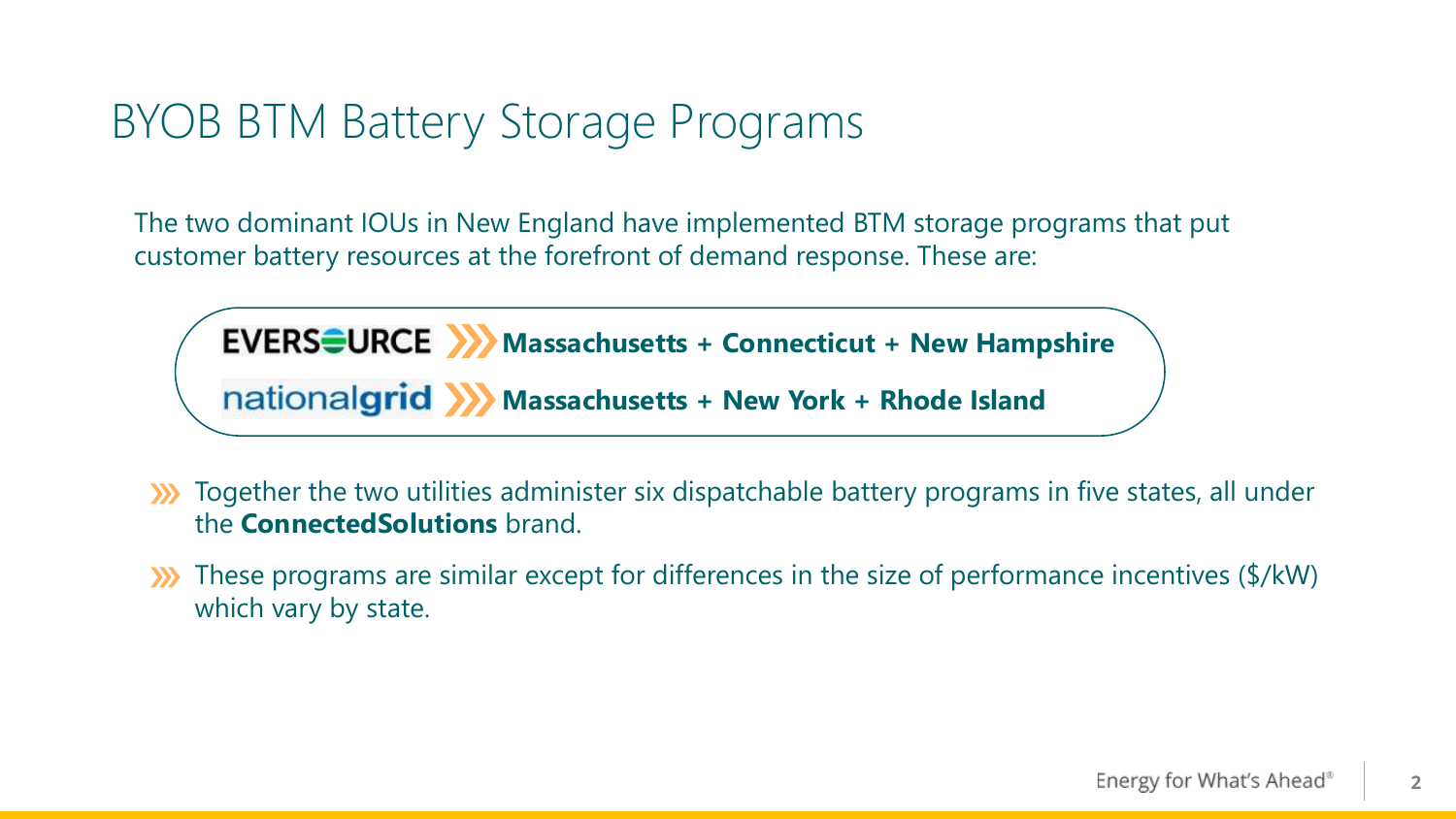### National Grid Service Territory **Exercise Service Territory** Eversource Service Territory

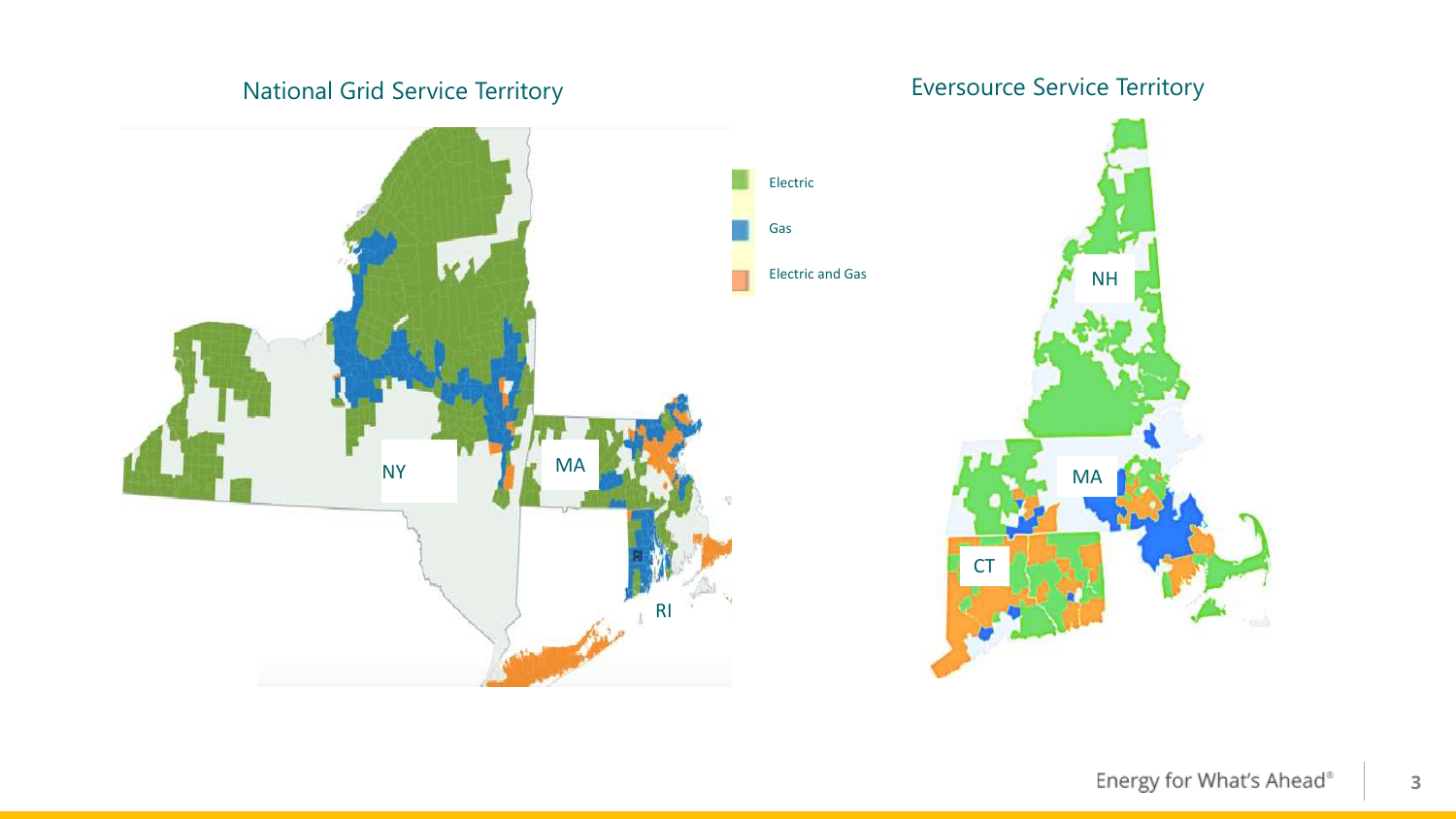### Drivers - Ambitious State GHG Goals

- Ambitious state goals for GHG reductions and state mandates to acquire more energy storage are key motivators driving these programs.
- Massachusetts was the first state in the country to incorporate BTM battery storage into its Energy Efficiency plan.
- The table at right shows that all five of the states in this study have established goals of 80% or more in GHG emission reductions by the year 2050. Many cities set their own even more aggressive goals.

| <b>State</b>  | <b>GHG Reduction</b><br>Goals | Year |  |
|---------------|-------------------------------|------|--|
| Connecticut   | 45%                           | 2030 |  |
|               | 80%                           | 2050 |  |
| Massachusetts | 25%                           | 2020 |  |
|               | 80%                           | 2050 |  |
| New Hampshire | 20%                           | 2025 |  |
|               | 80%                           | 2050 |  |
| New York      | 40%                           | 2030 |  |
|               | 100%                          | 2050 |  |
| Rhode Island  | 45%                           | 2035 |  |
|               | 80%                           | 2050 |  |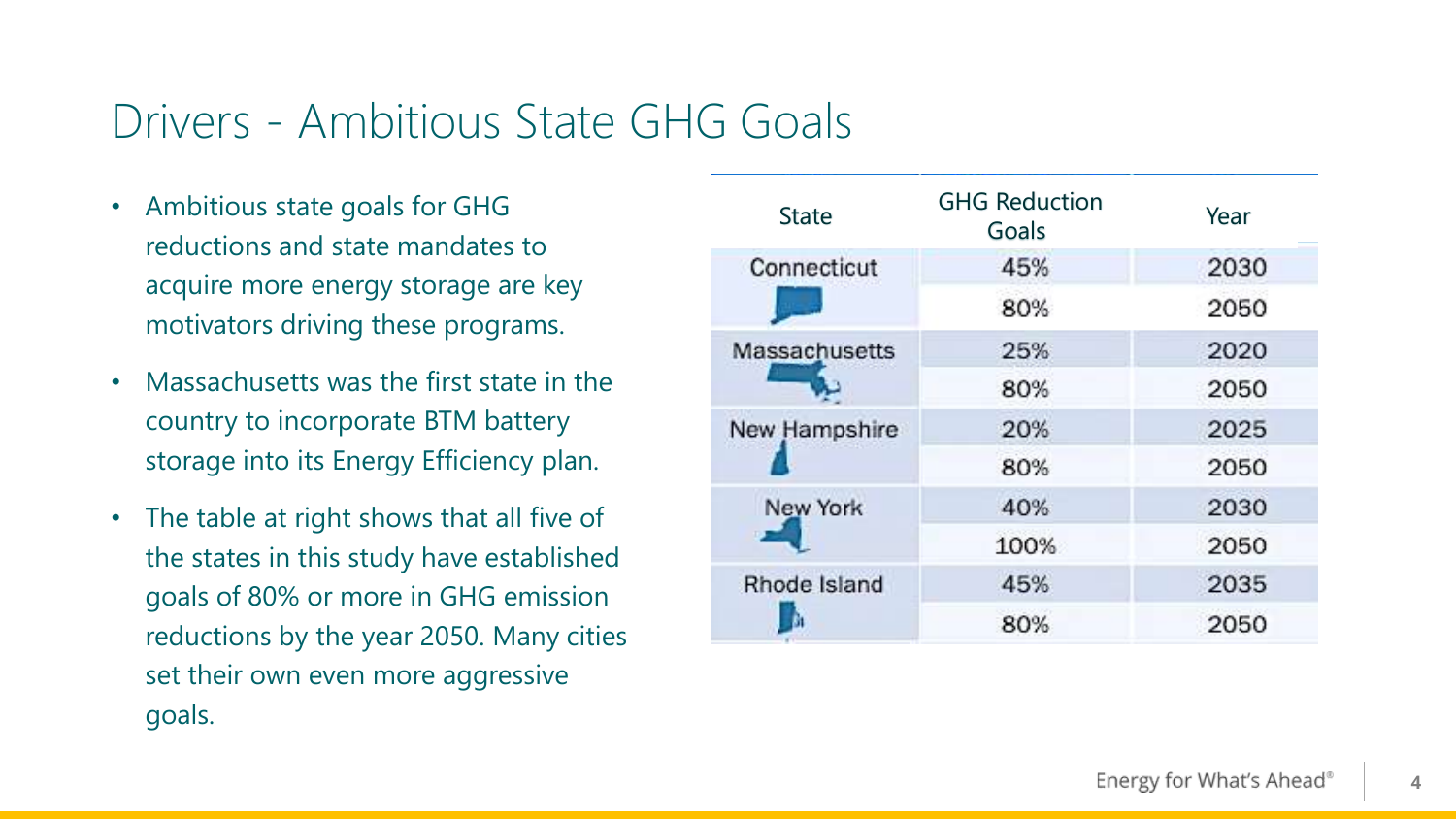### Policy to Pilots to Programs

#### Massachusetts Example



The MA Green Communities Act directed the utilities to develop new forms of active demand management (e.g., ramping).

#### **Jun 2017**

Department of Energy Resources (DOER) sets energy storage target of 200 MWh

DOE awards Eversource \$20M in grants for energy storage pilots. Eversource procures 5 MWh of battery load reduction

#### The EEAC guides Energy Efficiency for the state and has been pushing to have BTM

programs significantly **expanded** 



#### **Nov 2018**

SMART energy program is expanded to incentivize solar projects that are co-located with storage. This is a complementary program that provides leads for **Dec 2017** ConnectedSolutions.

#### **Jun 2019**

ConnectedSolutions launches, opening up BTM storage market

#### **Policy**

**Programs**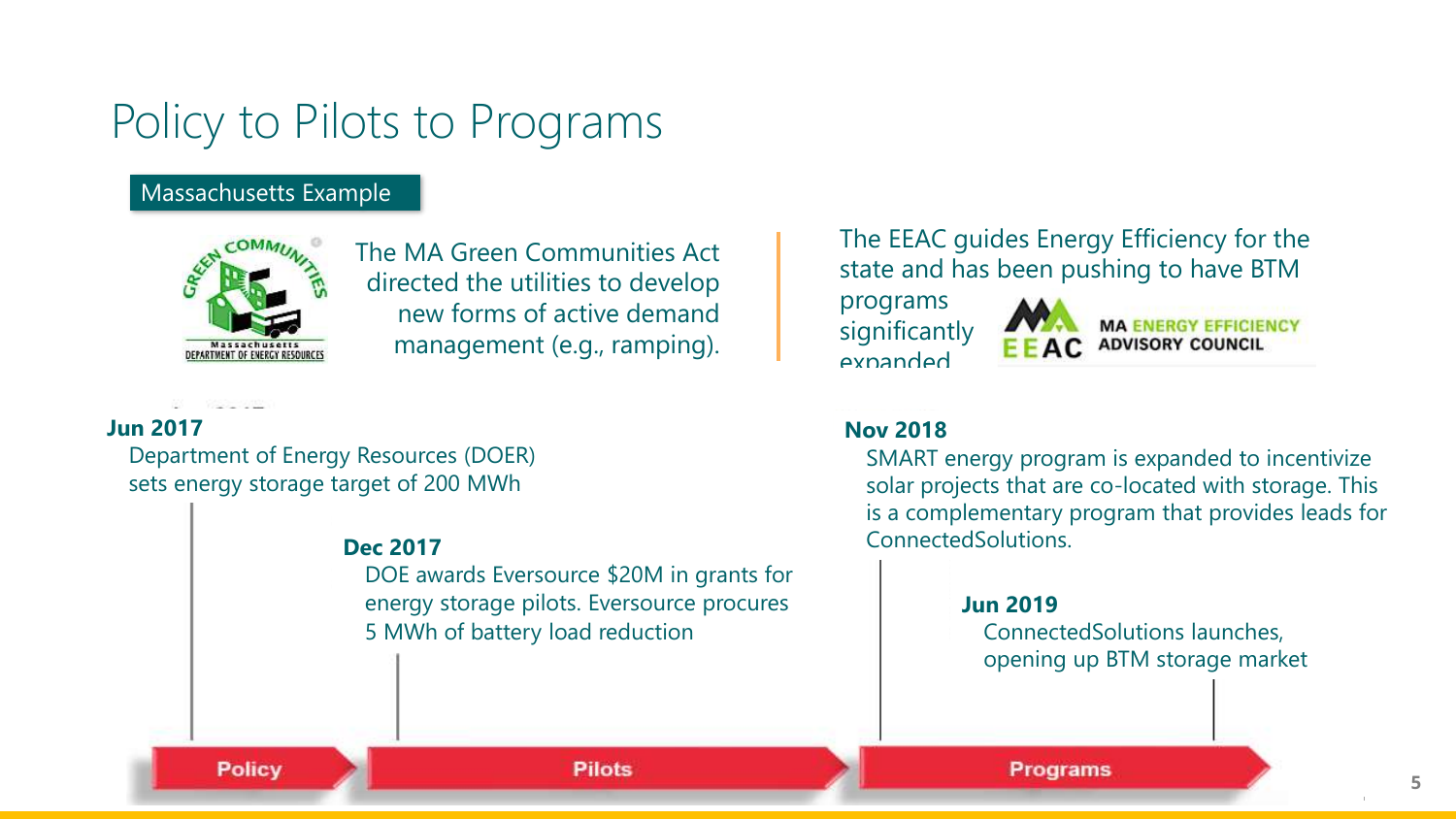### Demonstrations to Establish Proof of Concept

Two demonstration projects, one by National Grid and the other by Eversource, established a foundation for today's Daily Dispatch and Targeted Dispatch programs.

#### **Battery Storage Demonstration Projects: Summer 2019 Results (Massachusetts)**

|                               | <b>National Grid</b>                                                                                         | <b>Eversource</b>                                                                                                                           |  |  |
|-------------------------------|--------------------------------------------------------------------------------------------------------------|---------------------------------------------------------------------------------------------------------------------------------------------|--|--|
|                               | <b>Residential Demonstration</b>                                                                             | <b>C&amp;I Demonstration</b>                                                                                                                |  |  |
| <b>Number of Participants</b> | $49 - 50*$                                                                                                   | $2 - 5*$                                                                                                                                    |  |  |
| <b>Technologies Tested</b>    | <b>BTM Residential batteries</b>                                                                             | <b>BTM C&amp; Batteries</b>                                                                                                                 |  |  |
|                               | 5-7 kW                                                                                                       | 520 kW and 1500 kW                                                                                                                          |  |  |
| <b>Incentive for Capacity</b> | \$225/kW                                                                                                     | \$200/kW                                                                                                                                    |  |  |
| <b>MWs Enrolled</b>           | 0.19 MW                                                                                                      | 1.07 MW                                                                                                                                     |  |  |
| <b>MWs Evaluated</b>          | 0.135 MW                                                                                                     | 0.972 MW<br>(No impact                                                                                                                      |  |  |
| <b>Retail Company States</b>  | $MA - RI - NY$                                                                                               | $MA - CT - NH$<br>evaluation)                                                                                                               |  |  |
| <b>Evaluation Notes</b>       | An evaluation by Navigant found that<br>batteries participating in 2-hour events<br>saved 5.5 kW on average. | Eversource paid for C&I battery equipment (demo only).<br>Batteries had consistently good performance.                                      |  |  |
|                               | 65% of customers participated in every                                                                       | Installations were very large and complex.                                                                                                  |  |  |
|                               | event.                                                                                                       | Energy storage system optimization logic was<br>challenging.                                                                                |  |  |
|                               | 94% of customers had no opt-outs.                                                                            |                                                                                                                                             |  |  |
|                               | Savings were roughly 64% of enrolled<br>capacity.                                                            | Customers valued the performance payments but were<br>unsure of the overall benefit.                                                        |  |  |
|                               | 65% of customers said access to backup<br>power was a primary motivation for<br>participation.               | Challenges - defective hardware, software glitches,<br>programming errors, communication with vendor<br>Energy for What's Aheac<br>servers. |  |  |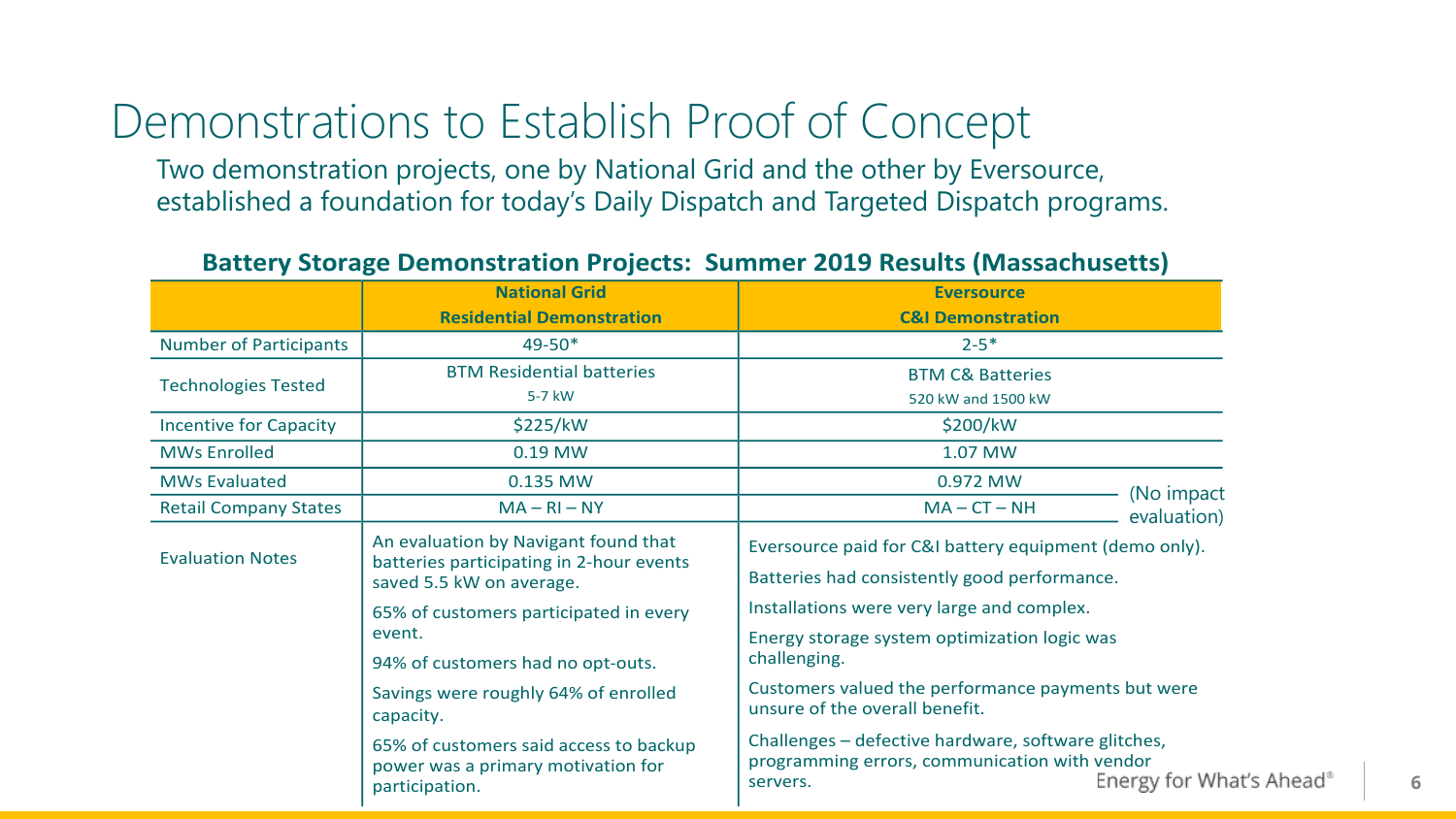### BYOB Program Business Model Elements

#### **Bring-Your-Own-Battery**

Participating customers provide their own battery and inverter. The program does not incentivize equipment. (MA offers a complementary program that incentives batteries co-located with solar PV.

#### **Builds on the ISO-NE FCM Model**

The battery program builds on utility and customer experience with the ISO-NE forward capacity market. Participants receive day-ahead notification of DR events are are incentivized based on performance.

#### **Significant Role for Third Parties**

The program relies heavily on DR aggregators and manufacturers. Outsourcing minimizes utility involvement.

#### **Pay-for-Performance**

Utilities only pay for actual dispatch during DR events. The amount of capacity dispatched (kW) is multiplied by the predetermined incentive for each kW supplied. Average performance across the season is used to calculate the final incentive payment.

#### **Large Incentives**

The Daily Dispatch program pays unusually high incentives for a demand response program. Incentive levels are cost-effective under the DRIPE methodology approved by regulators in four of the five states studied (New York is typically more independent). Regulatory approval of this approach minimizes risk to the utility.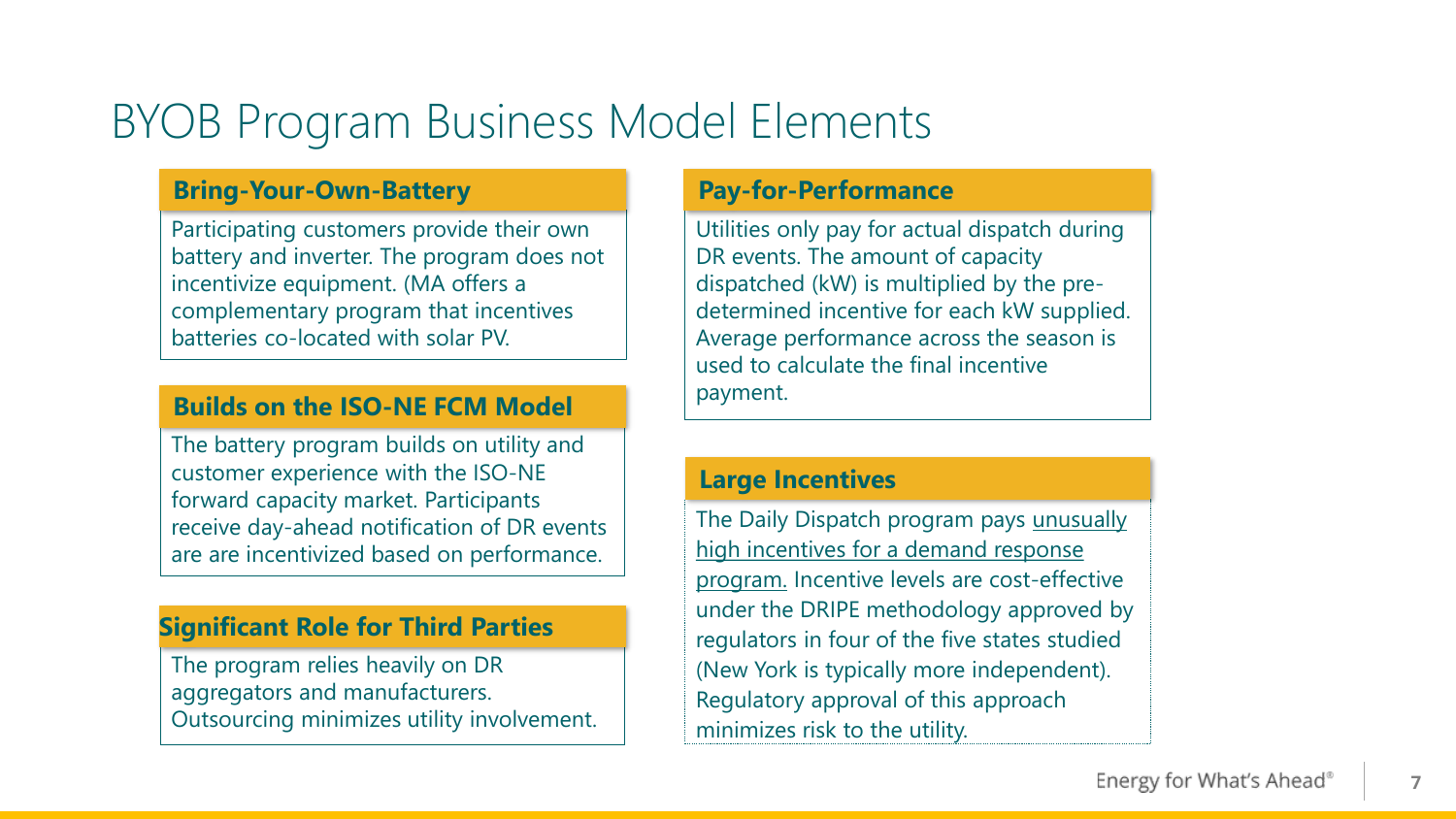### Program Business Model Elements

ISO-NE Forward Capacity Market (FCM) Model Design

ConnectedSolutions builds on utility and customer experience with ISO-NE and NY-ISO wholesale market. Many of the C&I participants in were already participating in the FCM and brought these strategies to the new program.

| Program                                  | Day-Ahead<br><b>Market</b> | Performance<br><b>Incentives</b> | Performance<br>(S/KW)        | <b>Upfront Capacity</b><br>Payment |
|------------------------------------------|----------------------------|----------------------------------|------------------------------|------------------------------------|
| <b>ConnectedSolutions</b>                |                            |                                  | Pre-determined<br>by program |                                    |
| <b>ISO-NE Forward</b><br>Capacity Market |                            |                                  | Market clearing<br>price     |                                    |

### ConnectedSolutions versus ISO-NE Forward Capacity Market

Unlike ConnectedSolutions, the FCM has two kinds of incentives incentives. These are (a) an upfront capacity payment that is independent of performance and (b) a performance incentive for dispatched energy during DR events that is based on the market clearing price.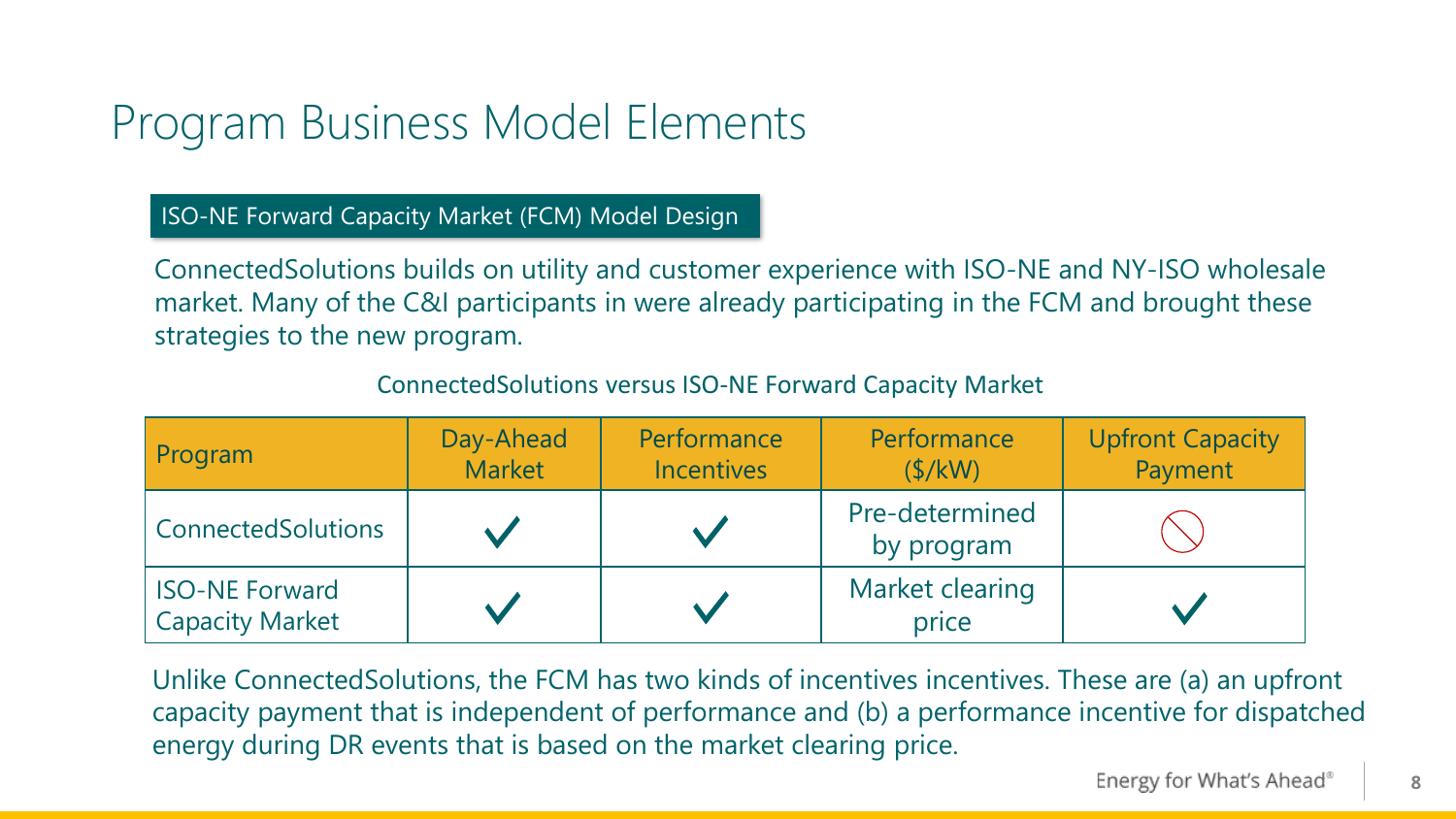### DRIPE Cost Effectiveness Methodology

The ConnectedSolutions programs are cost effective under the criteria used in the New England states that includes *Demand Reduction Induced Price Effects* (DRIPE) by Synapse Energy. **The high calculated estimates of avoided cost make it possible for program administrators to offer high incentives**.

Daily Dispatch Incentive Costs, Demand Reductions, and Benefit Projections from Benefit-Cost Model (MA Example)

|                                                                                                                               | 2020                   |                                        |                                   | 2021                      |                                        |                                   |  |
|-------------------------------------------------------------------------------------------------------------------------------|------------------------|----------------------------------------|-----------------------------------|---------------------------|----------------------------------------|-----------------------------------|--|
|                                                                                                                               | <b>Incentive Costs</b> | <b>Planned KW</b><br><b>Reductions</b> | <b>Planned</b><br><b>Benefits</b> | Incentive<br><b>Costs</b> | <b>Planned KW</b><br><b>Reductions</b> | <b>Planned</b><br><b>Benefits</b> |  |
| Residential Daily Dispatch Offer Incentive costs, Demand Reduction, and Benefits Projections from Planned Benefit-Cost Models |                        |                                        |                                   |                           |                                        |                                   |  |
| <b>Eversource</b>                                                                                                             | \$41,250               | 150                                    | \$178,241                         | \$68,750                  | 250                                    | \$297,351                         |  |
| <b>National Grid</b>                                                                                                          | \$396,880              | 1,763                                  | \$1,923,750                       | \$606,936                 | 2,696                                  | \$2,944,976                       |  |
| C & I Dispatch Offer Incentive Costs, Demand Reducation, and Benefits Projections from Planned Benefit-Cost Models            |                        |                                        |                                   |                           |                                        |                                   |  |
| <b>Eversource</b>                                                                                                             | \$1,250,000            | 5,000                                  | \$5,941,363                       | \$2,500,000               | 10,000                                 | \$11,894,038                      |  |
| <b>National Grid</b>                                                                                                          | \$1,125,000            | 5,000                                  | \$5,455,988                       | \$1,575,000               | 7,000                                  | \$7,646,301                       |  |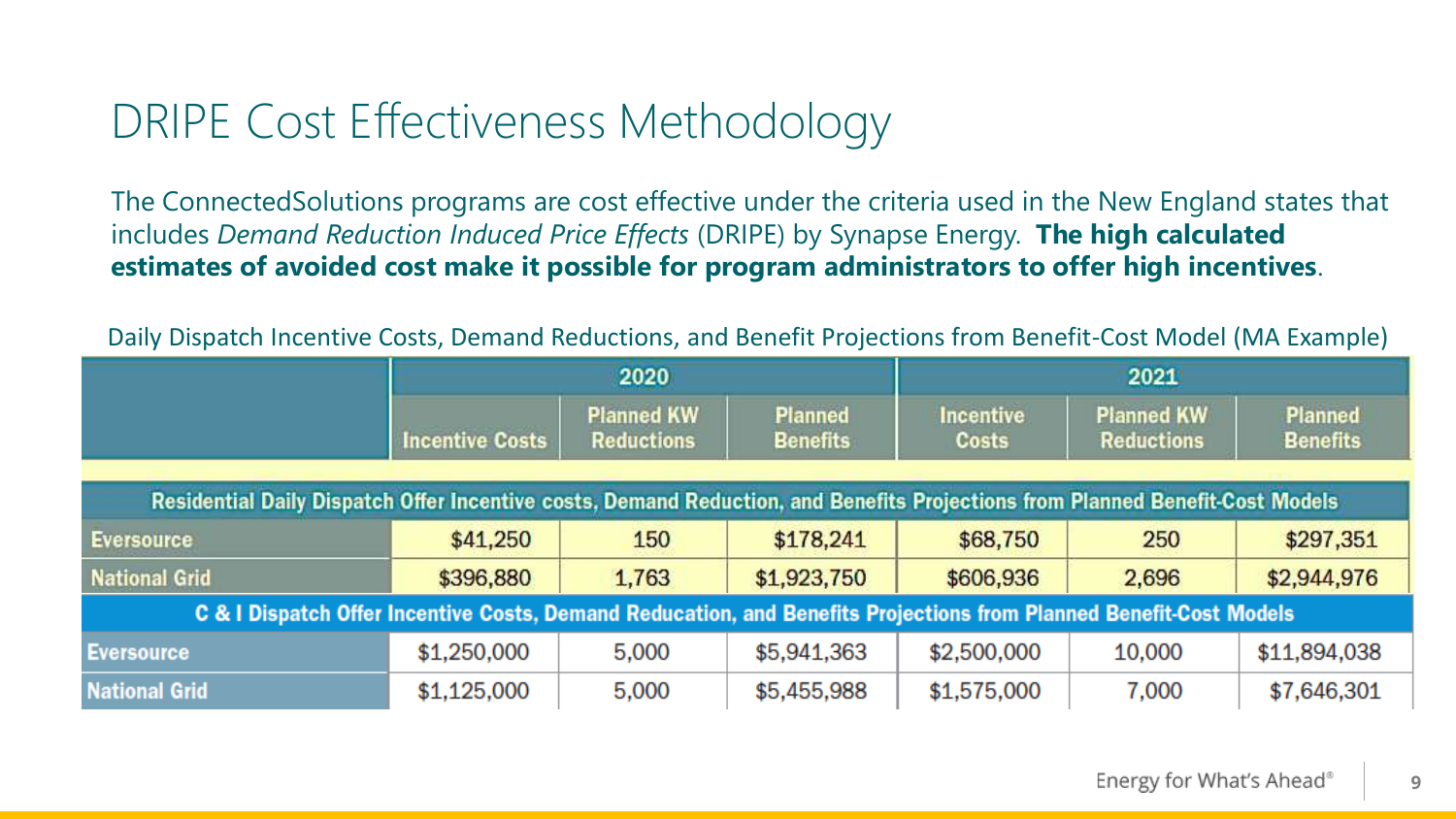### DRIPE Cost Effectiveness Methodology

Benefit/Cost Ratios for Energy Storage Under Different Cost Effectiveness Tests

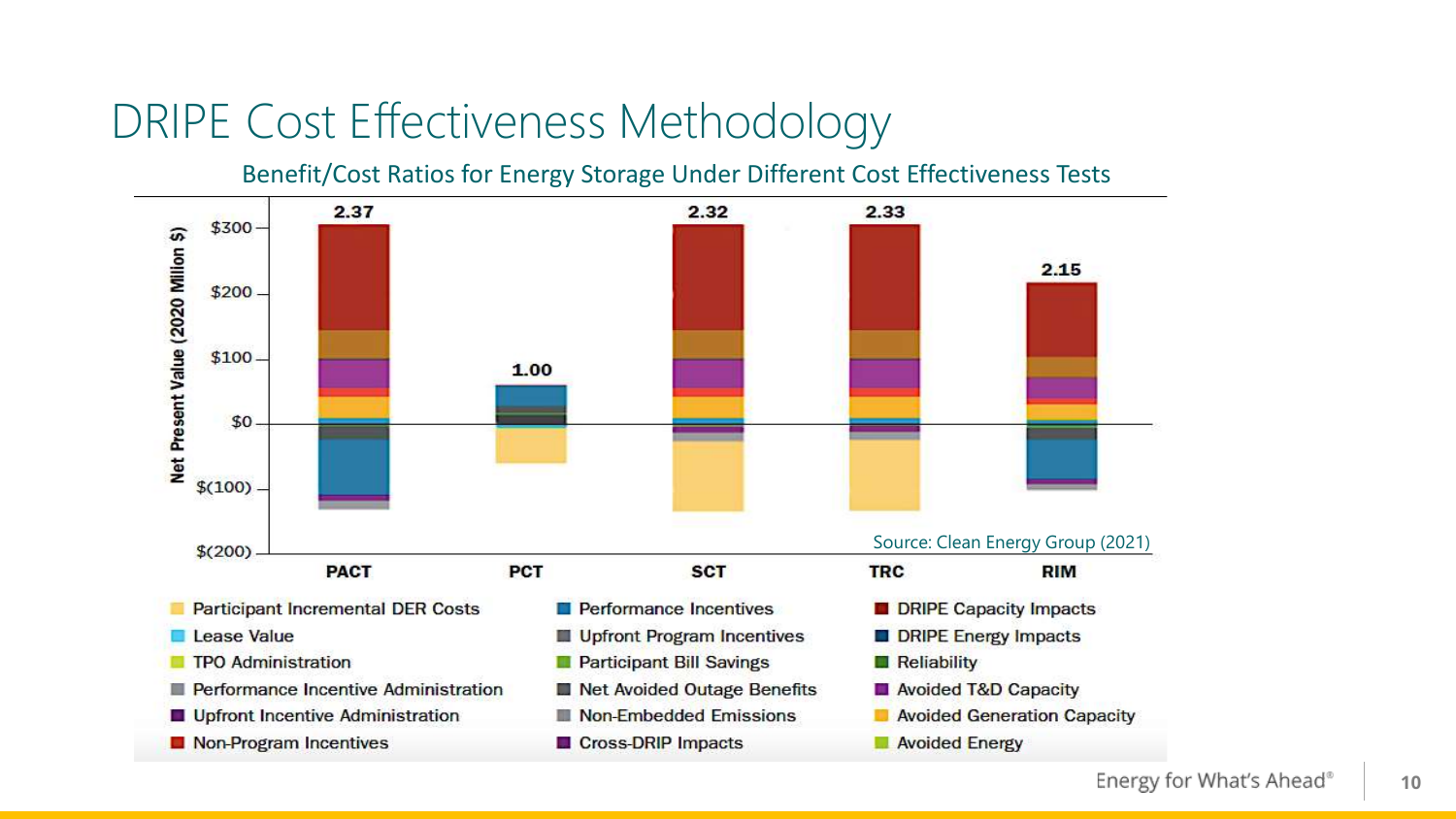### BTM Battery Storage Programs (ConnectedSolutions)

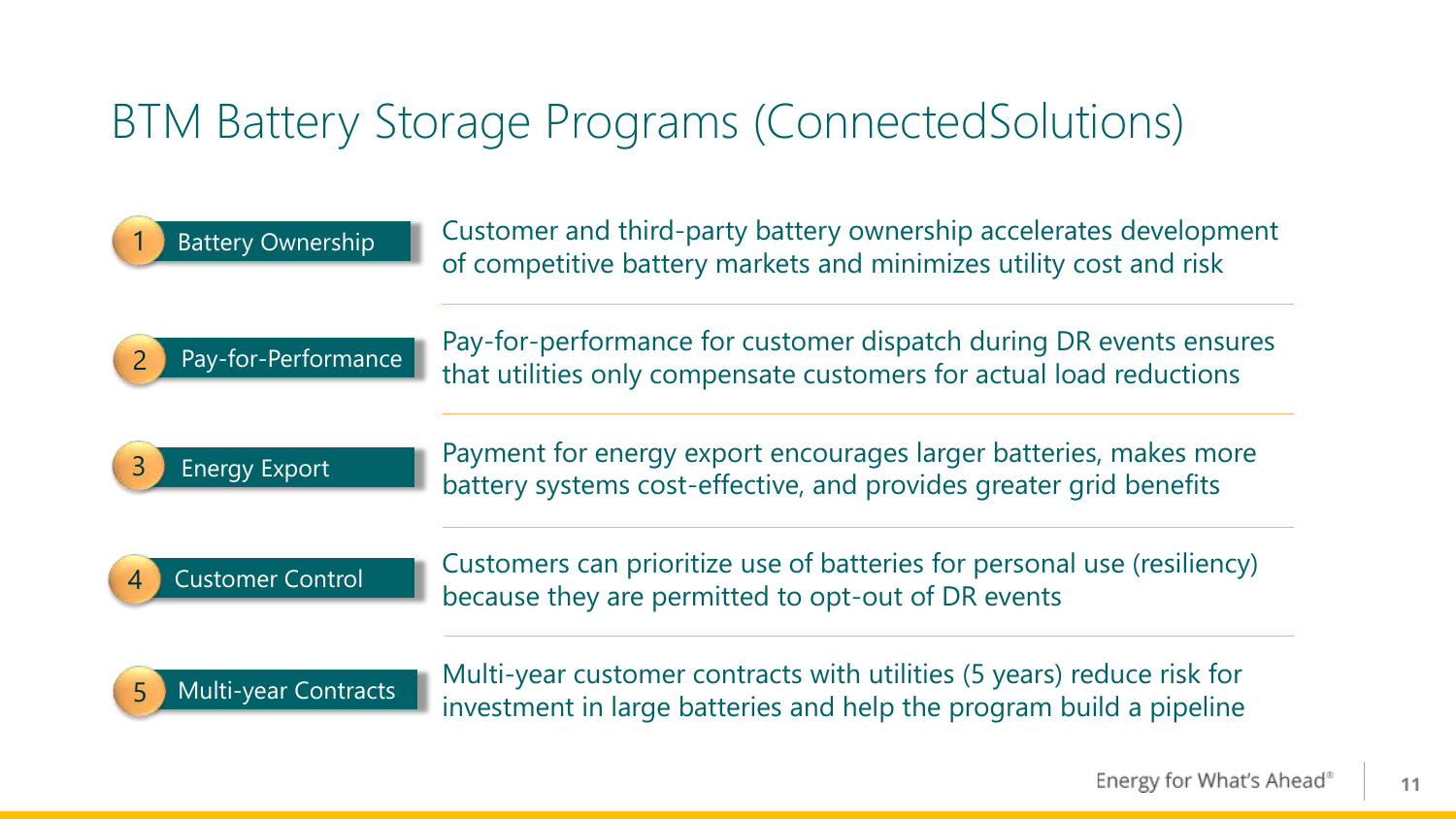### BTM Battery Storage Programs (ConnectedSolutions)

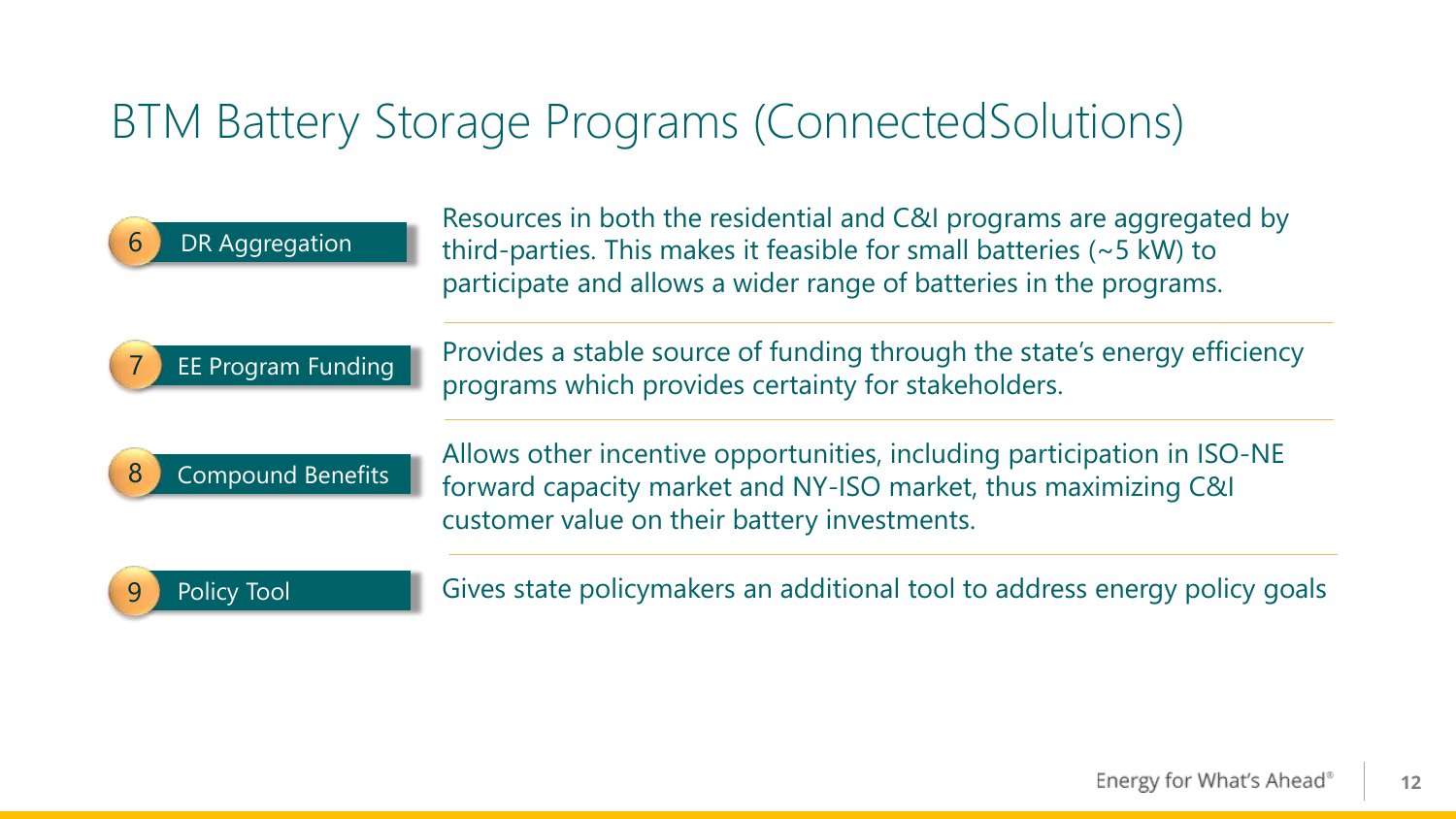### ConnectedSolutions BTM Program Features

Program Enrollment

Residential Customers **CAL CAL CUSTOMERS** CALCUST CALCUST CALCUST CALCUST CALCUST CALCUST CALCUST CALCUST CALCUST

Residential customers normally enter the program in one of two ways :



Residential Wi-Fi thermostat control program.



Incentives for home battery storage systems that are co-located with solar PV.

#### C&I Customers

C&I customers normally enter the program through their DR providers. Many participants were already familiar with how such programs work. Some participated in the C&I demonstration project.



Other customers carried over their DR strategies from an existing ISO-NE or NYISO program that they were enrolled in.



Energy for What's Ahead®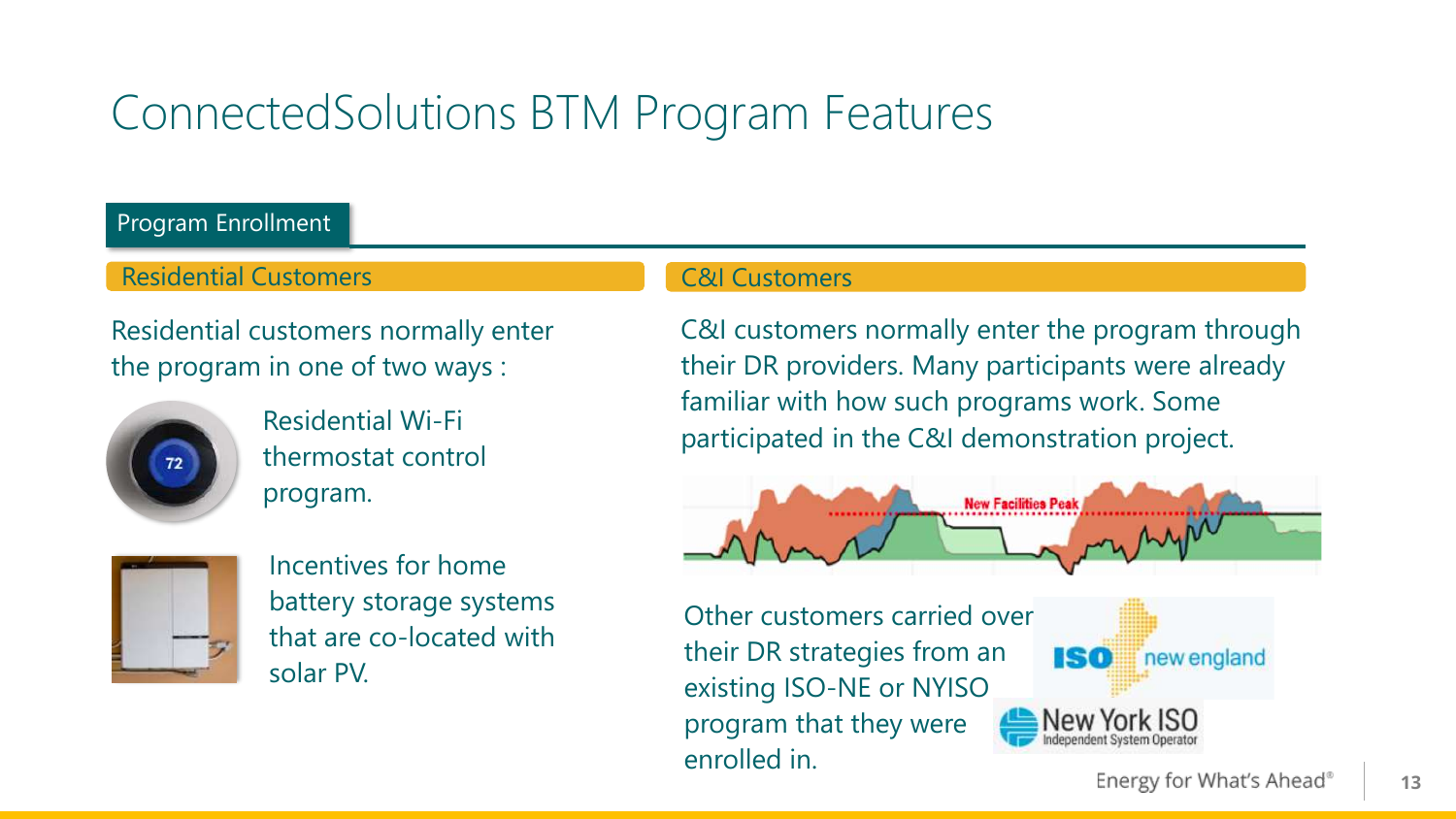### ConnectedSolutions BTM Program Control Features

Distributed Energy Resource Management System (DERMS)

- **XX** DERMS platforms automate DR, monitor asset-level loads and control customer equipment.
- Eversource and National Grid both use a non- $\mathbf{W}$ model-based DERMS that do not operate in realtime and are not integrated with the utility distribution system.
- **XX** Third party DERMS platforms interface with utility DERMS. EnergyHub's DERMS manages enrollment, monitoring, data management and asset control.
- **XX** BTM resources are built up in a hierarchy with the DERMS (virtual top node) and DR assets (end nodes) underneath.

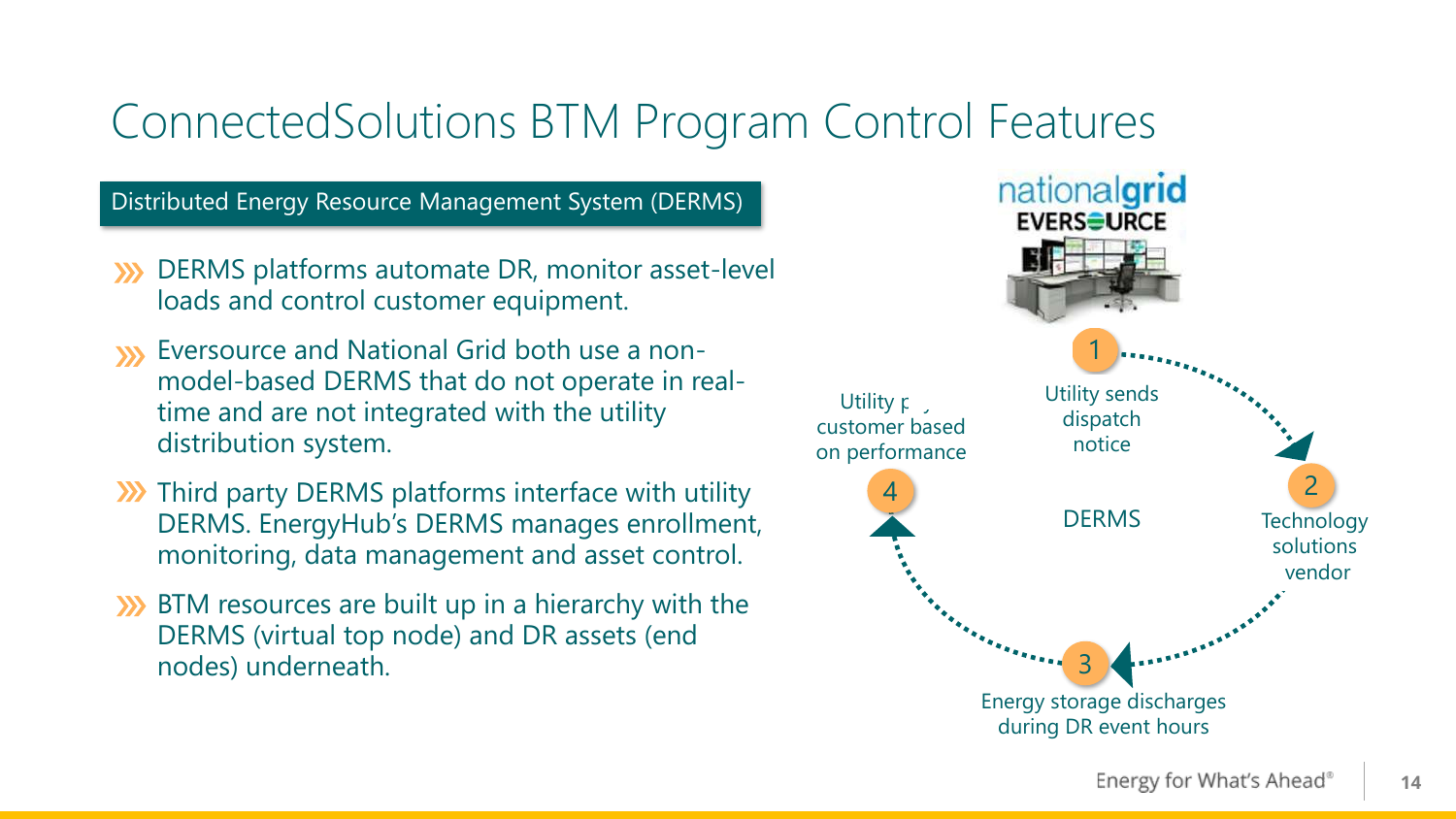## Program Design Lessons for BYOB BTM Storage

**CleanEnergy** Group compiled a set of lessons for other states and program administrators.

CEG is a non-profit advocacy group that provided earlier technical support that was instrumental in the design of the ConnectedSolutions program model.

### 1 **Follow the example in other states**

- a) Integrate peak demand reduction into your state's energy efficiency plan
- b) Specify that BTM batteries are eligible for active demand response
- Show that batteries pass benefit/cost tests required for inclusion in the efficiency plan
- d) Program administrators develop a BTM battery program within that efficiency plan
- e) Ensure that the state's policy goals are supported by this battery program
- f) Resolve interconnection issues and improve procedures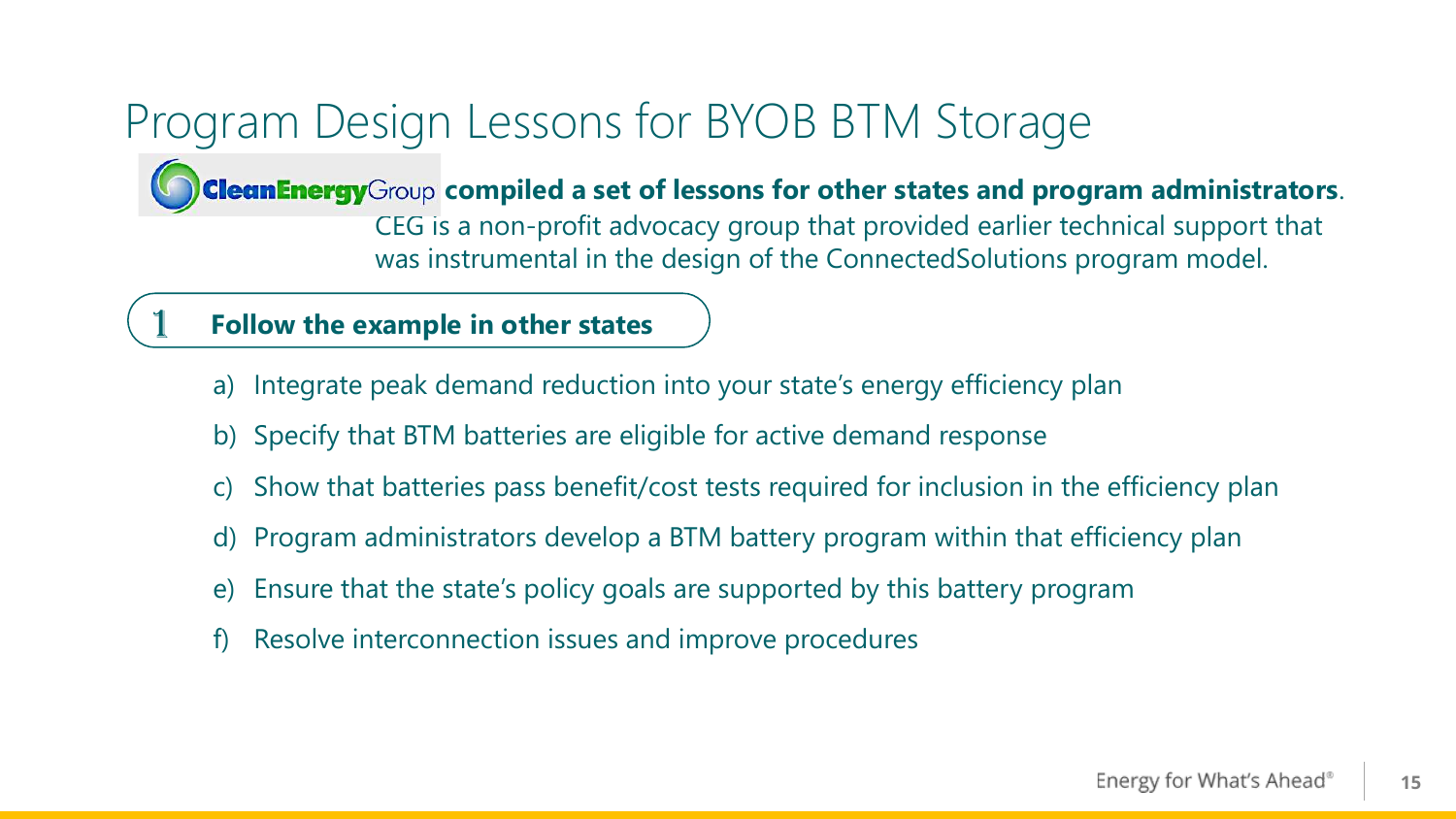## Program Design Lessons for BYOB BTM Storage

2

3

4

5

**Provide incentives and financing to subsidize costs of battery systems.**  [Autor note: ConnectedSolutions does not follow this guidance. Customers fund their own batteries which is an important program attribute.]

**Offer long-duration customer pay-for-performance contracts**. This is critically important to minimize risk and procure financing—the longer the better. ConnectedSolutions is 5 years.

**Allow power export to the grid**. Counting exported power toward customer performance prevents regional peak demand reduction contributions from being limited by the size of the customer's load.

**Avoid excessive metering requirements**. Simple solutions, such as using inverter readings, are recommended over more complicated and costly solutions.









OIO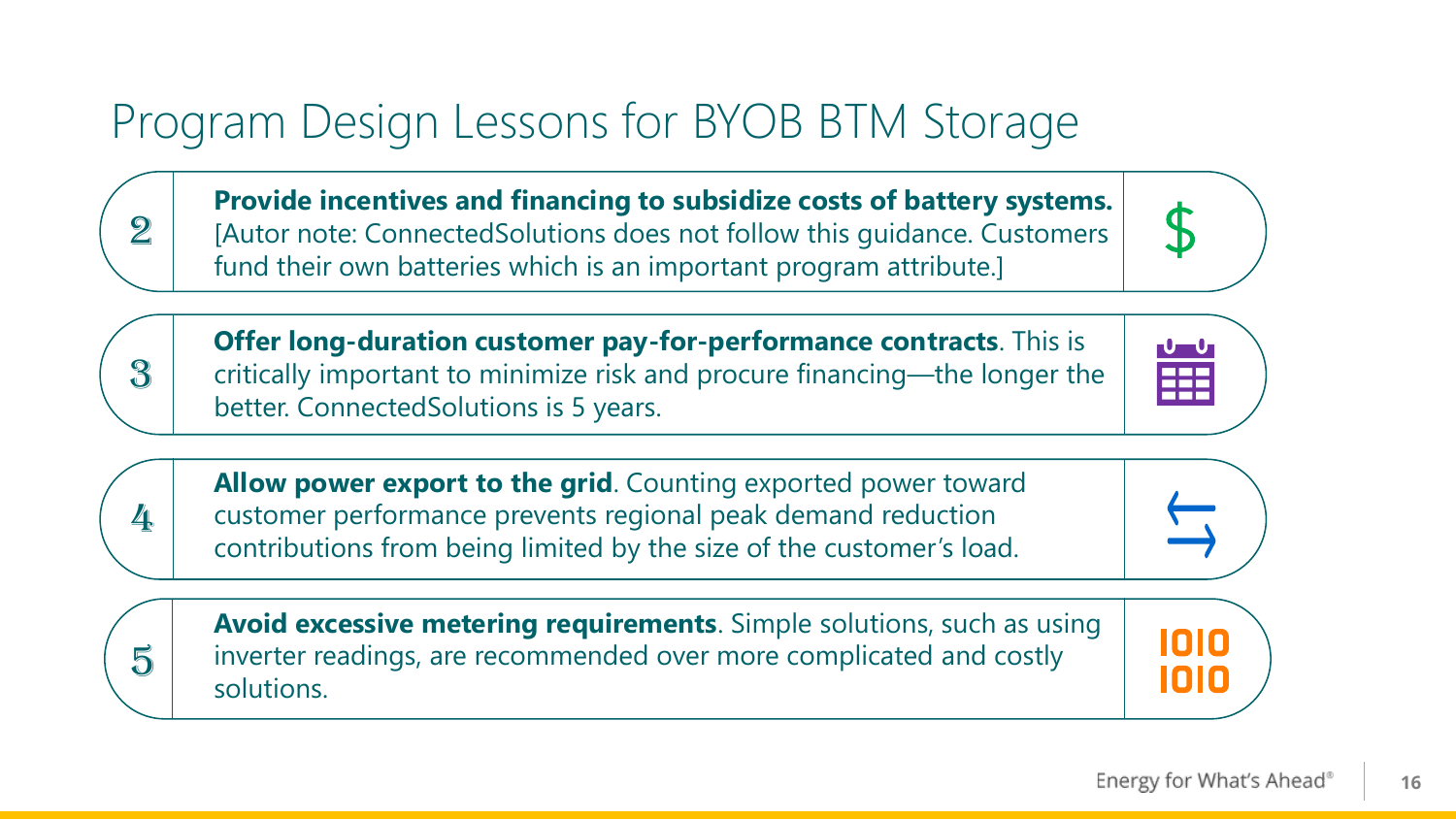## Program Design Lessons for BYOB BTM Storage

**Coordinate between clean energy incentive programs**. BTM battery storage customers may need to stack multiple incentives and revenue streams to make their investment pay off. The state's suite of clean energy regulations and programs must work together.

**Recognize the importance of customer resilience**. To make pay-forperformance battery programs work, policy makers and utility program administrators need to acknowledge and support the resilience needs of individuals and communities.

**Predict and address interconnection barriers early**. Some BTM storage projects have been delayed or cancelled due to unexpected high costs of interconnection when line upgrades are required. States should assess utility hosting capacity at the outset.











6